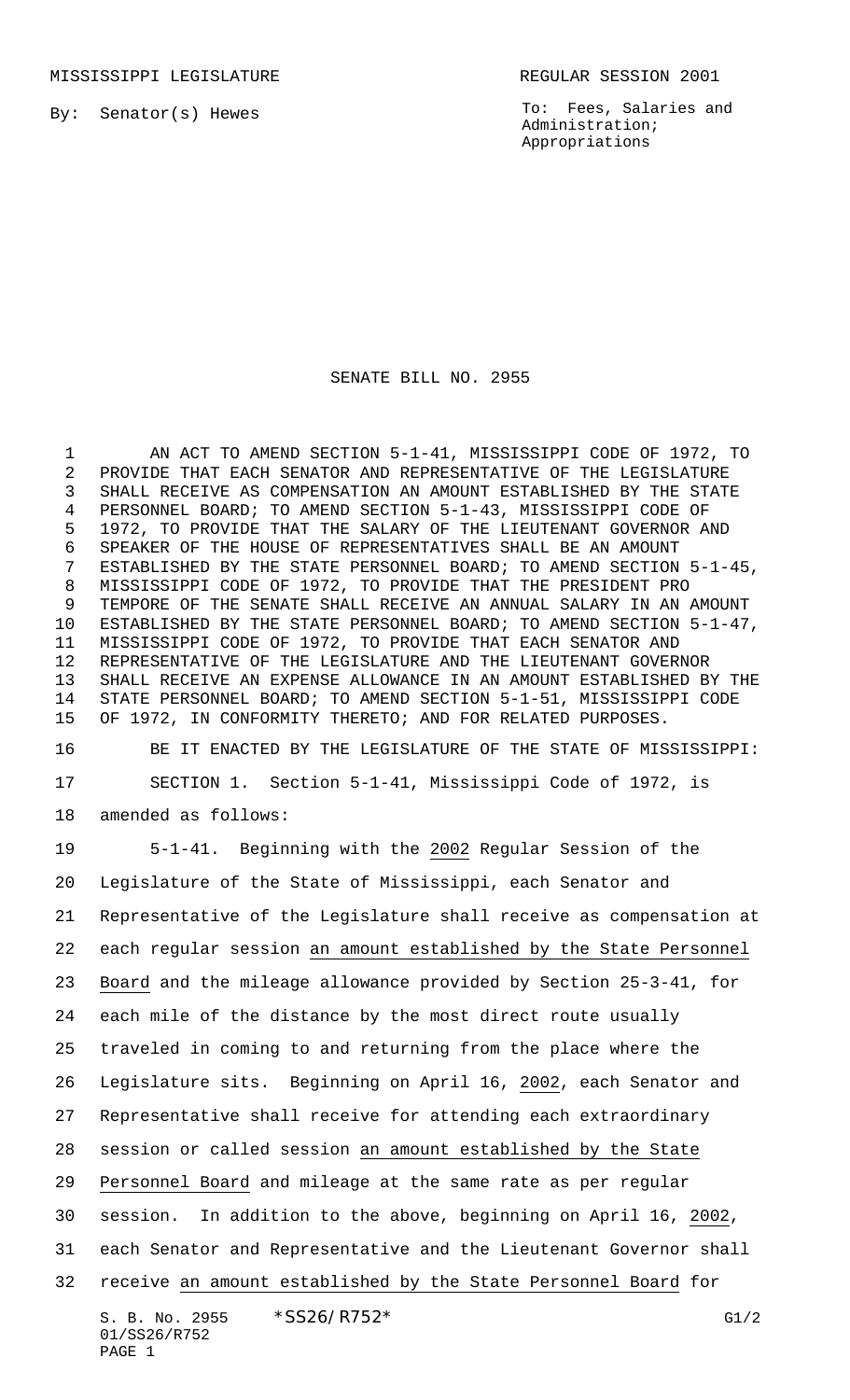expenses incidental to his office for every full month of his term, except any month or major fraction thereof when the Legislature is convened in regular or extraordinary session; and payments shall be made to each Senator and Representative and the Lieutenant Governor by the State Treasurer between the first and tenth day of each month following the month for which the payments are due.

 SECTION 2. Section 5-1-43, Mississippi Code of 1972, is amended as follows:

 5-1-43. (1) Beginning July 1, 2001, the salary of the Lieutenant Governor and of the Speaker of the House of Representatives shall be an amount established by the State Personnel Board, and they shall receive for attending each extraordinary or called session the same compensation and mileage as is provided for members of the Legislature. **\* \* \***

 (2) On the first day of each month, the Lieutenant Governor and the Speaker of the House of Representatives shall receive in twelve (12) equal monthly installments the compensation provided for pursuant to subsection (1) of this section.

 SECTION 3. Section 5-1-45, Mississippi Code of 1972, is amended as follows:

 5-1-45. Beginning on July 1, 2001, the President Pro Tempore of the Senate shall receive an annual salary in an amount established by the State Personnel Board. The salary provided for the President Pro Tempore under this section shall be in addition to the compensation and expense allowance established for members of the Legislature under Section 5-1-41.

 SECTION 4. Section 5-1-47, Mississippi Code of 1972, is amended as follows:

S. B. No. 2955 \*SS26/R752\* 01/SS26/R752 PAGE 2 5-1-47. (1) In addition to the regular salary and mileage provided by law, an expense allowance in an amount established by the State Personnel Board for each legislative day in actual attendance at a session shall be paid to the Lieutenant Governor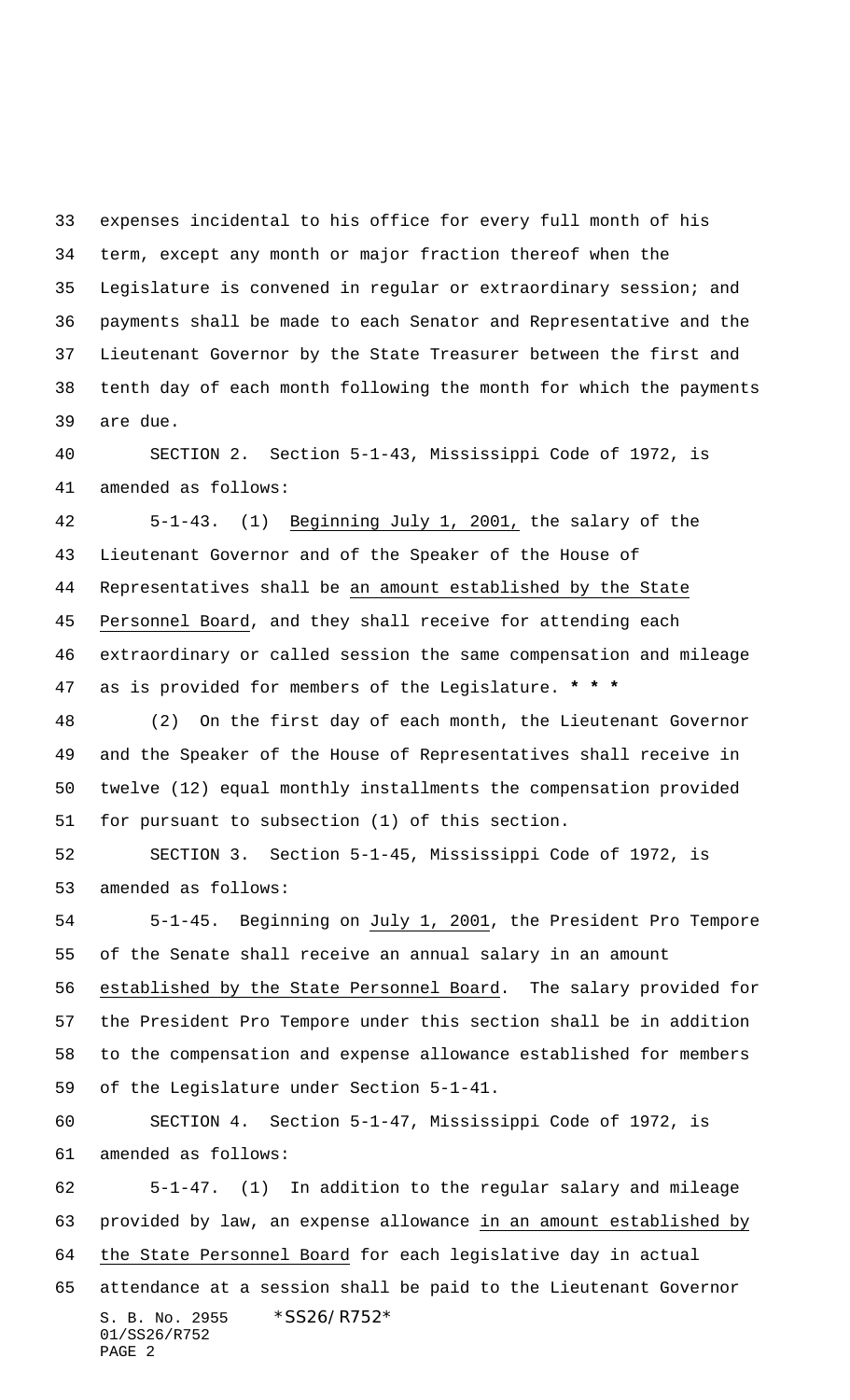and members of the Senate and House of Representatives, together with an additional mileage allowance as provided by Section 25-3-41, for each mile of the distance by the most direct route usually traveled in coming to and returning from the place where the Legislature is in session, which said expense allowance and additional mileage allowance shall be paid at the end of each seven (7) day period while the Legislature is in session.

 In addition to the mileage allowance provided for in the above paragraph, an expense allowance in an amount established by the State Personnel Board shall be paid to the Lieutenant Governor and members of the Senate and House of Representatives **\* \* \*** for any day between legislative sessions while attending to legislative duties, upon the approval of the appropriate management committee of the Senate or House, as the case may be.

 (2) The expense allowance and additional mileage allowance provided by this section for the Lieutenant Governor and members of the Senate shall be paid from the appropriate legislative fund of the Senate as provided by law, and the expense allowance and additional mileage allowance for members of the House of Representatives shall be paid from the appropriate legislative fund of said House of Representatives as provided by law, upon warrants drawn for such purpose in the manner provided by law.

 SECTION 5. Section 5-1-51, Mississippi Code of 1972, is amended as follows:

S. B. No. 2955 \*SS26/R752\* 01/SS26/R752 5-1-51. **\* \* \*** The mileage and one third (1/3) of the salary for a regular session may be received at the beginning of the session. After thirty (30) days of the session have expired another one third (1/3) may be received and the remainder at the close of the session. Provided that the remaining one third (1/3) of their salaries of any regular session and the remainder of the unpaid salary of the **\* \* \*** President Pro Tempore of the Senate **\* \* \*** be payable immediately upon both houses terminating the consideration of all bills. **\* \* \***

PAGE 3